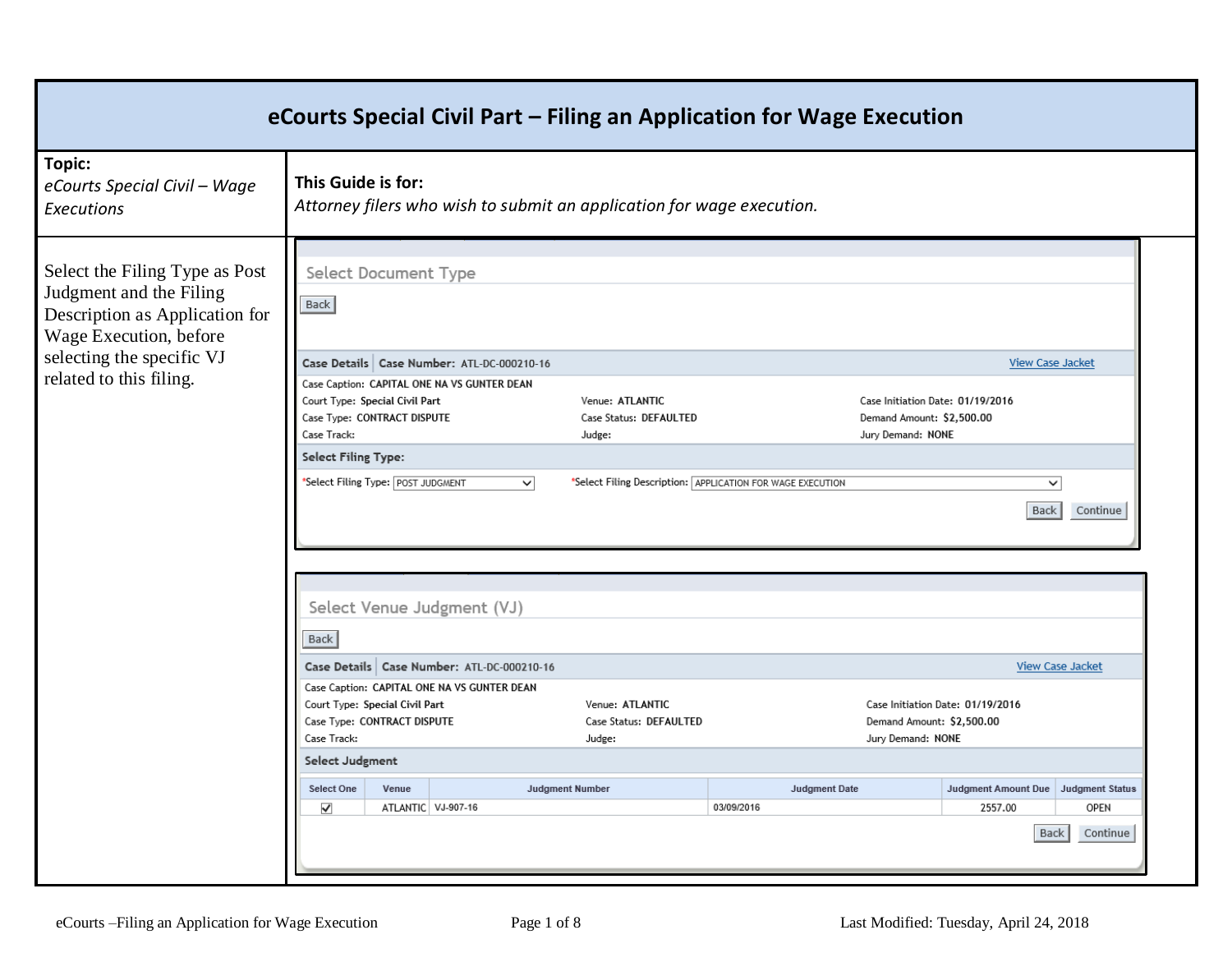When on the Select Movant/Adversary screen, the debtor's employer information must be added prior to proceeding.

If the user attempts to continue from this screen without adding the appropriate employer data, they will receive the following error message.

| <b>Back</b>          | Click $\bullet$ to Add Employer.<br><sup>2</sup> Please add employer |                                            |                       |                                  |                         |
|----------------------|----------------------------------------------------------------------|--------------------------------------------|-----------------------|----------------------------------|-------------------------|
|                      |                                                                      | Case Details Case Number: ATL-DC-000210-16 |                       |                                  | View Case Jacket        |
|                      |                                                                      | Case Caption: WELLS FARGO VS WILSON THOMAS |                       |                                  |                         |
|                      | Court Type: Special Civil Part                                       |                                            | Venue: ATLANTIC       | Case Initiation Date: 04/01/2016 |                         |
|                      | Case Type: Contract Dispute                                          |                                            | Case Status: ACTIVE   | Demand Amount: \$3,598.00        |                         |
| Case Track:          |                                                                      |                                            | Judge:                | Jury Demand: None                |                         |
|                      | Select Movant(s)/Adversary(s)                                        |                                            |                       |                                  |                         |
| Movant               | Adversary                                                            | Party Type                                 |                       | Name                             | Modify/Delete           |
| $\blacktriangledown$ | □                                                                    | Creditor                                   | <b>WELLS FARGO</b>    |                                  |                         |
| П<br>Θ               | $\checkmark$                                                         | Debtor                                     | <b>WILSON, THOMAS</b> |                                  |                         |
|                      |                                                                      |                                            |                       |                                  | Continue<br><b>Back</b> |
|                      |                                                                      |                                            |                       |                                  |                         |
|                      |                                                                      |                                            |                       |                                  |                         |
|                      |                                                                      |                                            |                       |                                  |                         |
|                      |                                                                      |                                            |                       |                                  |                         |
|                      |                                                                      |                                            |                       |                                  |                         |
|                      |                                                                      |                                            |                       |                                  |                         |
|                      |                                                                      |                                            |                       |                                  |                         |
|                      |                                                                      |                                            |                       |                                  |                         |
|                      |                                                                      |                                            |                       |                                  |                         |
|                      |                                                                      |                                            |                       |                                  |                         |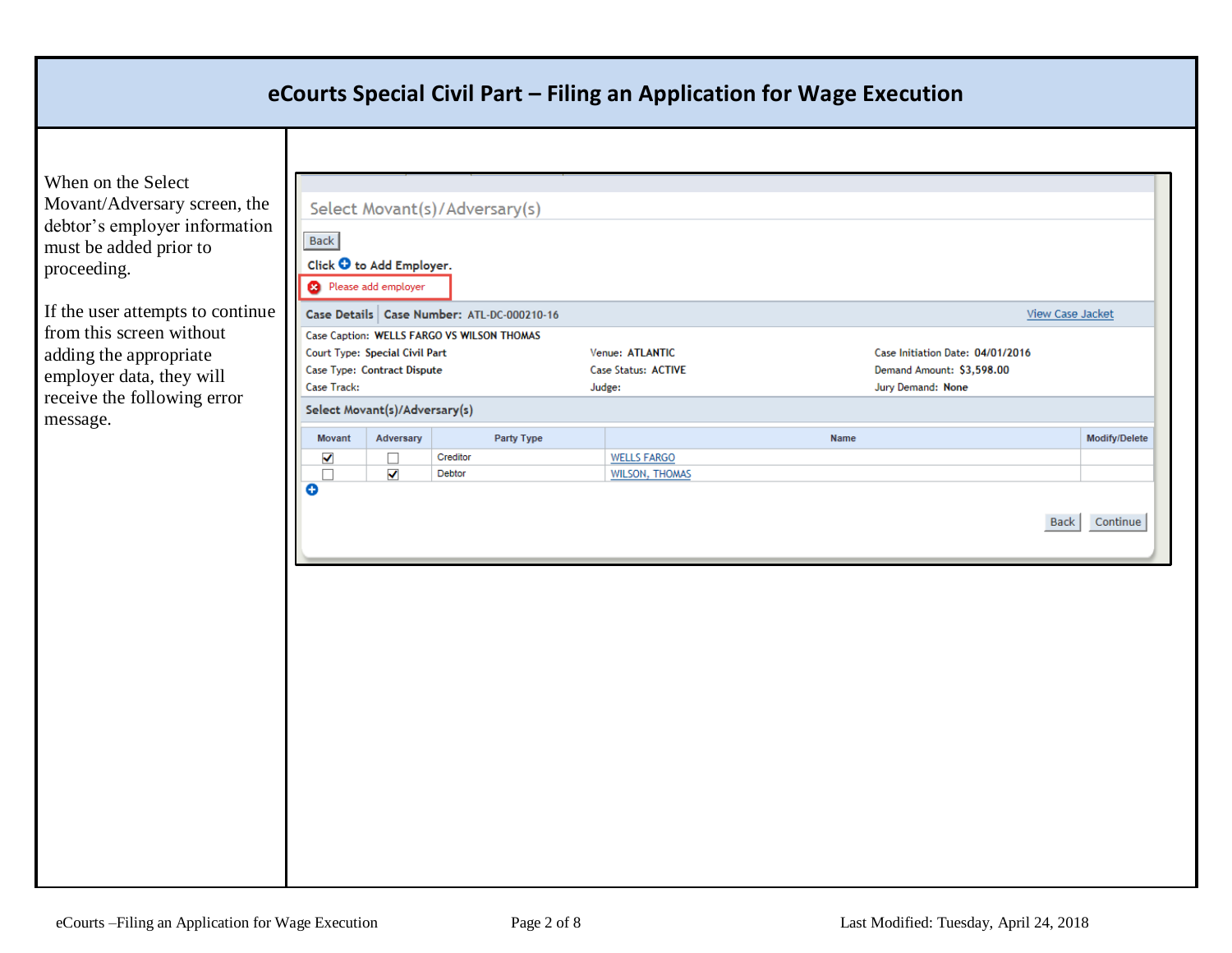To add the employer, click blue plus sign icon, which v launch the Add Employer popup. After entering the required data, click Save.

Τ

*Please take note that the da inputted on this screen will directly reflected on the ensuing draft wage form being created by the system.*

| the<br>will<br>Click $\bullet$ to Add Employer.<br><sup>2</sup> Please<br>Add Employer<br>Case Detai<br>Case Caption<br>* Name:<br><b>H&amp;W Business</b><br>Court Type:<br>* Address Line 1:<br>256 Main St.<br>Case Type:<br>Case Track<br>Address Line 2:<br>ata<br>Select ov<br>* City:<br>Hackensack<br>l be<br>* State:<br><b>NEW JERSEY</b><br>V<br>Mo<br>int<br>07056 Zip Ext:<br>$*$ Zip:<br>Phone:<br>$\bullet$<br>Ex. 6091234567<br>Cancel<br>Save | <b>Back</b> | Select Movant(s)/Adversary(s) |  |             |
|----------------------------------------------------------------------------------------------------------------------------------------------------------------------------------------------------------------------------------------------------------------------------------------------------------------------------------------------------------------------------------------------------------------------------------------------------------------|-------------|-------------------------------|--|-------------|
|                                                                                                                                                                                                                                                                                                                                                                                                                                                                |             |                               |  |             |
|                                                                                                                                                                                                                                                                                                                                                                                                                                                                |             |                               |  |             |
|                                                                                                                                                                                                                                                                                                                                                                                                                                                                |             |                               |  | ket         |
|                                                                                                                                                                                                                                                                                                                                                                                                                                                                |             |                               |  |             |
|                                                                                                                                                                                                                                                                                                                                                                                                                                                                |             |                               |  |             |
|                                                                                                                                                                                                                                                                                                                                                                                                                                                                |             |                               |  |             |
|                                                                                                                                                                                                                                                                                                                                                                                                                                                                |             |                               |  |             |
|                                                                                                                                                                                                                                                                                                                                                                                                                                                                |             |                               |  | dify/Delete |
|                                                                                                                                                                                                                                                                                                                                                                                                                                                                |             |                               |  |             |
|                                                                                                                                                                                                                                                                                                                                                                                                                                                                |             |                               |  |             |
|                                                                                                                                                                                                                                                                                                                                                                                                                                                                |             |                               |  |             |
|                                                                                                                                                                                                                                                                                                                                                                                                                                                                |             |                               |  | Continue    |
|                                                                                                                                                                                                                                                                                                                                                                                                                                                                |             |                               |  |             |
|                                                                                                                                                                                                                                                                                                                                                                                                                                                                |             |                               |  |             |
|                                                                                                                                                                                                                                                                                                                                                                                                                                                                |             |                               |  |             |
|                                                                                                                                                                                                                                                                                                                                                                                                                                                                |             |                               |  |             |
|                                                                                                                                                                                                                                                                                                                                                                                                                                                                |             |                               |  |             |
|                                                                                                                                                                                                                                                                                                                                                                                                                                                                |             |                               |  |             |
|                                                                                                                                                                                                                                                                                                                                                                                                                                                                |             |                               |  |             |
|                                                                                                                                                                                                                                                                                                                                                                                                                                                                |             |                               |  |             |
|                                                                                                                                                                                                                                                                                                                                                                                                                                                                |             |                               |  |             |
|                                                                                                                                                                                                                                                                                                                                                                                                                                                                |             |                               |  |             |
|                                                                                                                                                                                                                                                                                                                                                                                                                                                                |             |                               |  |             |
|                                                                                                                                                                                                                                                                                                                                                                                                                                                                |             |                               |  |             |
|                                                                                                                                                                                                                                                                                                                                                                                                                                                                |             |                               |  |             |
|                                                                                                                                                                                                                                                                                                                                                                                                                                                                |             |                               |  |             |
|                                                                                                                                                                                                                                                                                                                                                                                                                                                                |             |                               |  |             |
|                                                                                                                                                                                                                                                                                                                                                                                                                                                                |             |                               |  |             |
|                                                                                                                                                                                                                                                                                                                                                                                                                                                                |             |                               |  |             |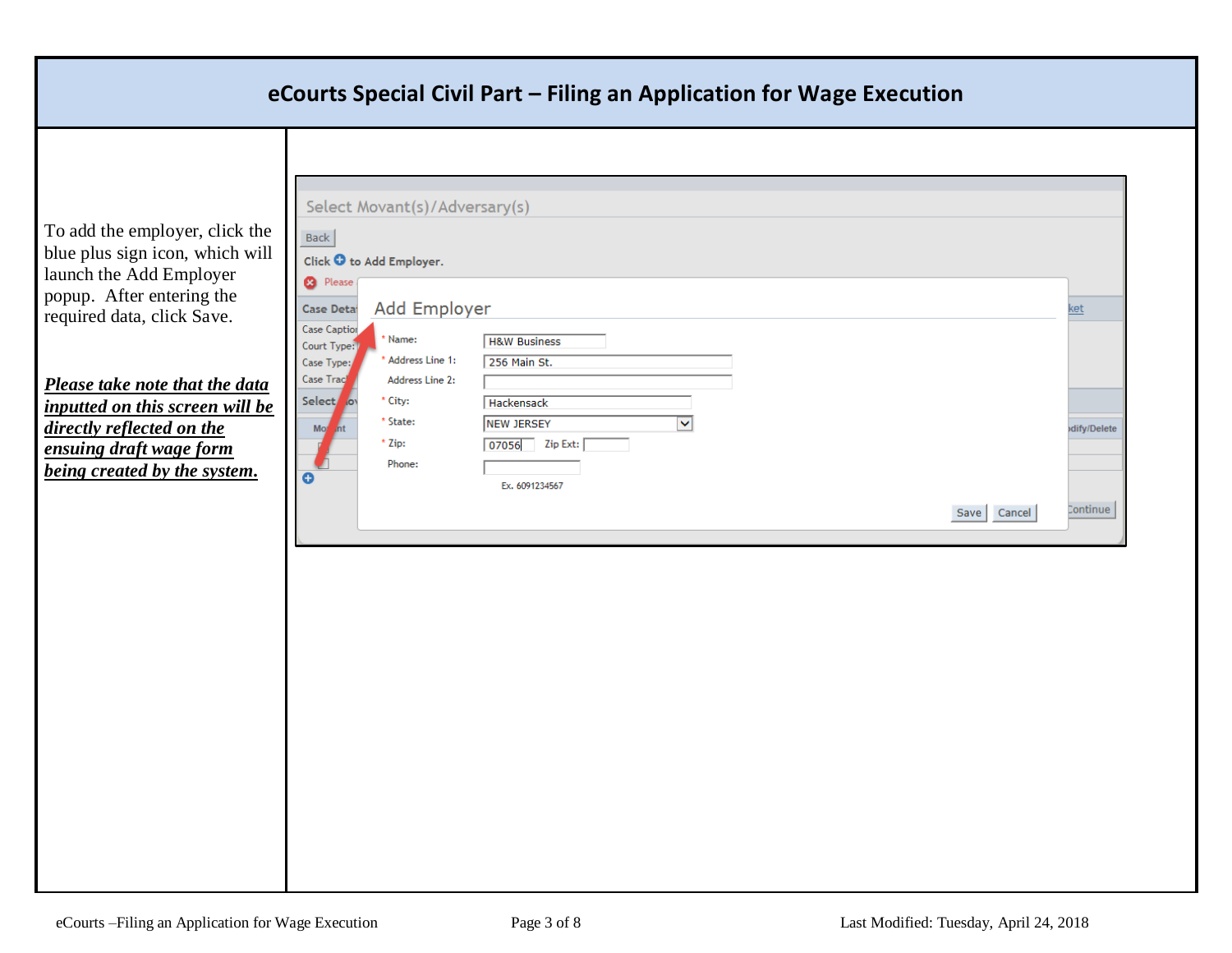To update the debtor's address, click the Modify link displayed in the right hand column, which will launch the Modify Address popup. After entering the new address information, click Save**.**

| Case Caption                                                                                                    | Click $\bullet$ to Add Employer.<br>Case Details Case Number ATL DC 000340-44                        |                                                                                                                                          | View Case Insket |                       |
|-----------------------------------------------------------------------------------------------------------------|------------------------------------------------------------------------------------------------------|------------------------------------------------------------------------------------------------------------------------------------------|------------------|-----------------------|
| Court Type:<br>Case Type:<br>Case Track:<br>Select Mov<br>Movant<br>$\blacktriangledown$<br>$\Box$<br>$\bullet$ | Modify Address<br>* Name:<br>* Address Line 1:<br>Address Line 2:<br>* City:<br>* State:<br>$*$ Zip: | <b>DEAN GUNTER</b><br><b>B10 E COS COB DR</b><br>$\times$<br><b>GALLOWAY</b><br>$\overline{\check{}}$<br>NEW JERSEY<br>Zip Ext:<br>08205 |                  | dify/Delete<br>Modify |
|                                                                                                                 | Phone:                                                                                               | Ex. 6091234567                                                                                                                           | Cancel<br>Save   | Continue              |
|                                                                                                                 |                                                                                                      |                                                                                                                                          |                  |                       |
|                                                                                                                 |                                                                                                      |                                                                                                                                          |                  |                       |
|                                                                                                                 |                                                                                                      |                                                                                                                                          |                  |                       |
|                                                                                                                 |                                                                                                      |                                                                                                                                          |                  |                       |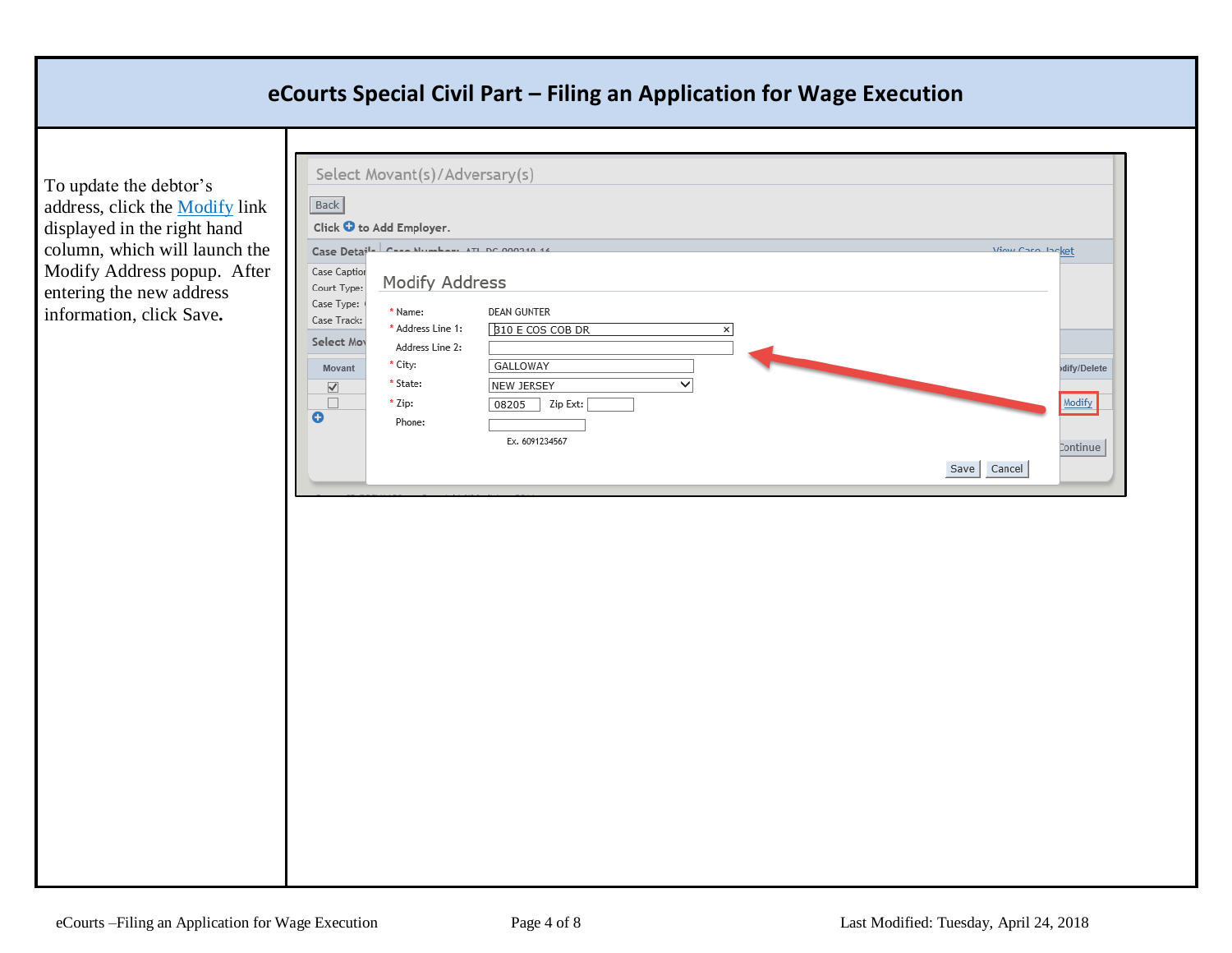After the Select Movant/Adversary screen, proceed to the Verify/Update Amounts screen.

The fields on this screen will display the amounts that will ultimately be captured on the wage execution form itself.

The majority of the data on this screen will be prepopulated with data taken directly from the court's case management system.

| Case Details   Case Number: ATL-DC-000210-16 |                            | View Case Jacket                 |
|----------------------------------------------|----------------------------|----------------------------------|
| Case Caption: WELLS FARGO VS WILSON THOMAS   |                            |                                  |
| Court Type: Special Civil Part               | Venue: ATLANTIC            | Case Initiation Date: 04/01/2016 |
| Case Type: Contract Dispute                  | <b>Case Status: ACTIVE</b> | Demand Amount: \$3,598.00        |
| Case Track:                                  | Judge:                     | Jury Demand: None                |
| <b>Verify/Update Amounts</b>                 |                            |                                  |
| Judgement Date:                              | 06/10/2016                 |                                  |
| Judgement Award:                             | 3598.00                    |                                  |
| Court Costs & Stat Atty Fees:                | 0.00                       |                                  |
| <b>Total Judgment Amount::</b>               | 3598.00                    |                                  |
| <b>Interest from Prior Writs:</b>            | 0.00                       |                                  |
| <b>Costs from Prior Writs:</b>               | 0.00                       |                                  |
| Subtotal A:                                  | 3598.00                    |                                  |
| <b>Credits from Prior Writs:</b>             | 0.00                       |                                  |
| Subtotal B:                                  | 3598.00                    |                                  |
| <b>Warrant for Arrest Fee:</b>               | 0.00                       |                                  |
| Exemplified copy of Judgment Fee:            | 0.00                       |                                  |
| New Miscellaneous Other Fee:                 | 0.00                       |                                  |
| <b>Total New Miscellaneous Costs:</b>        | 0.00                       |                                  |
| New Interest on this Writ:                   | 0.00                       |                                  |
| New Credits on this Writ:                    | 0.00                       |                                  |
| <b>Execution Fees &amp; Mileage:</b>         | 39.00                      |                                  |
| Subtotal C:                                  | 3637.00                    |                                  |
| Court Officer Fee:                           | 384.40                     |                                  |
| Total Due this date:                         | 4228.40                    |                                  |
|                                              |                            |                                  |
|                                              |                            | Continue<br><b>Back</b>          |
|                                              |                            |                                  |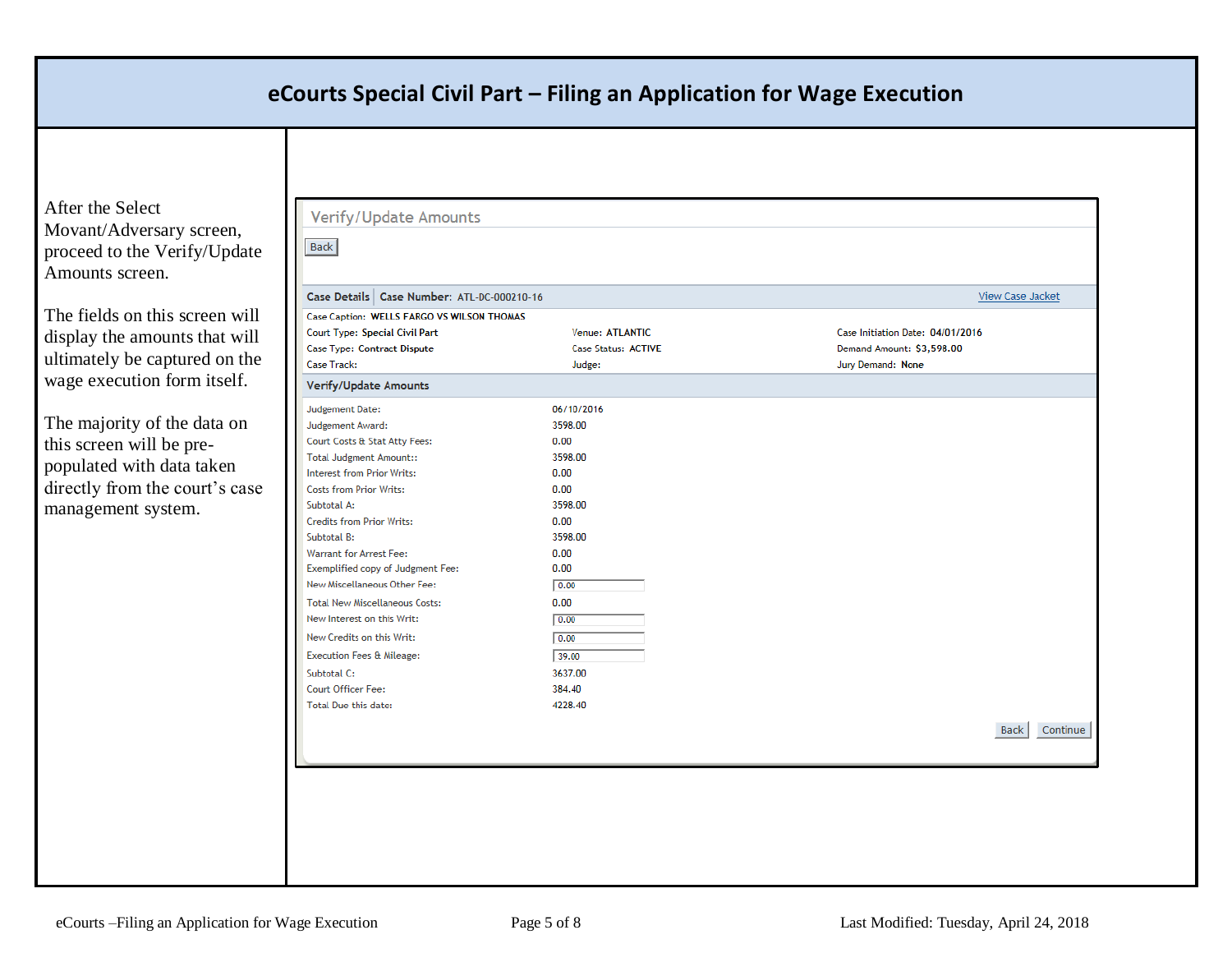The following fields are available to update/edit:

- 1. New Miscellaneous Other Fee
- 2. New Interest on this Writ
- 3. New Credits on this Writ
- 4. Execution Fees & Mileage

The data inputted into these fields will be added and accounted for in the calculation of the total amount due and will appear accordingly on the wage form being created by the system.

| Verify/Update Amounts                        |                            |  |  |
|----------------------------------------------|----------------------------|--|--|
| <b>Back</b>                                  |                            |  |  |
|                                              |                            |  |  |
| Case Details   Case Number: ATL-DC-000210-16 |                            |  |  |
| Case Caption: WELLS FARGO VS WILSON THOMAS   |                            |  |  |
| Court Type: Special Civil Part               | Venue: ATLANTIC            |  |  |
| Case Type: Contract Dispute                  | <b>Case Status: ACTIVE</b> |  |  |
| Case Track:                                  | Judge:                     |  |  |
| <b>Verify/Update Amounts</b>                 |                            |  |  |
| Judgement Date:                              | 06/10/2016                 |  |  |
| Judgement Award:                             | 3598.00                    |  |  |
| Court Costs & Stat Atty Fees:                | 0.00                       |  |  |
| <b>Total Judgment Amount::</b>               | 3598.00                    |  |  |
| Interest from Prior Writs:                   | 0.00                       |  |  |
| <b>Costs from Prior Writs:</b>               | 0.00                       |  |  |
| Subtotal A:                                  | 3598.00                    |  |  |
| <b>Credits from Prior Writs:</b>             | 0.00                       |  |  |
| Subtotal B:                                  | 3598.00                    |  |  |
| <b>Warrant for Arrest Fee:</b>               | 0.00                       |  |  |
| Exemplified copy of Judgment Fee:            | 0.00                       |  |  |
| New Miscellaneous Other Fee:                 | 0.00                       |  |  |
| <b>Total New Miscellaneous Costs:</b>        | 0.00                       |  |  |
| New Interest on this Writ:                   | 0.00                       |  |  |
| New Credits on this Writ:                    | 0.00                       |  |  |
| <b>Execution Fees &amp; Mileage:</b>         | 39.00                      |  |  |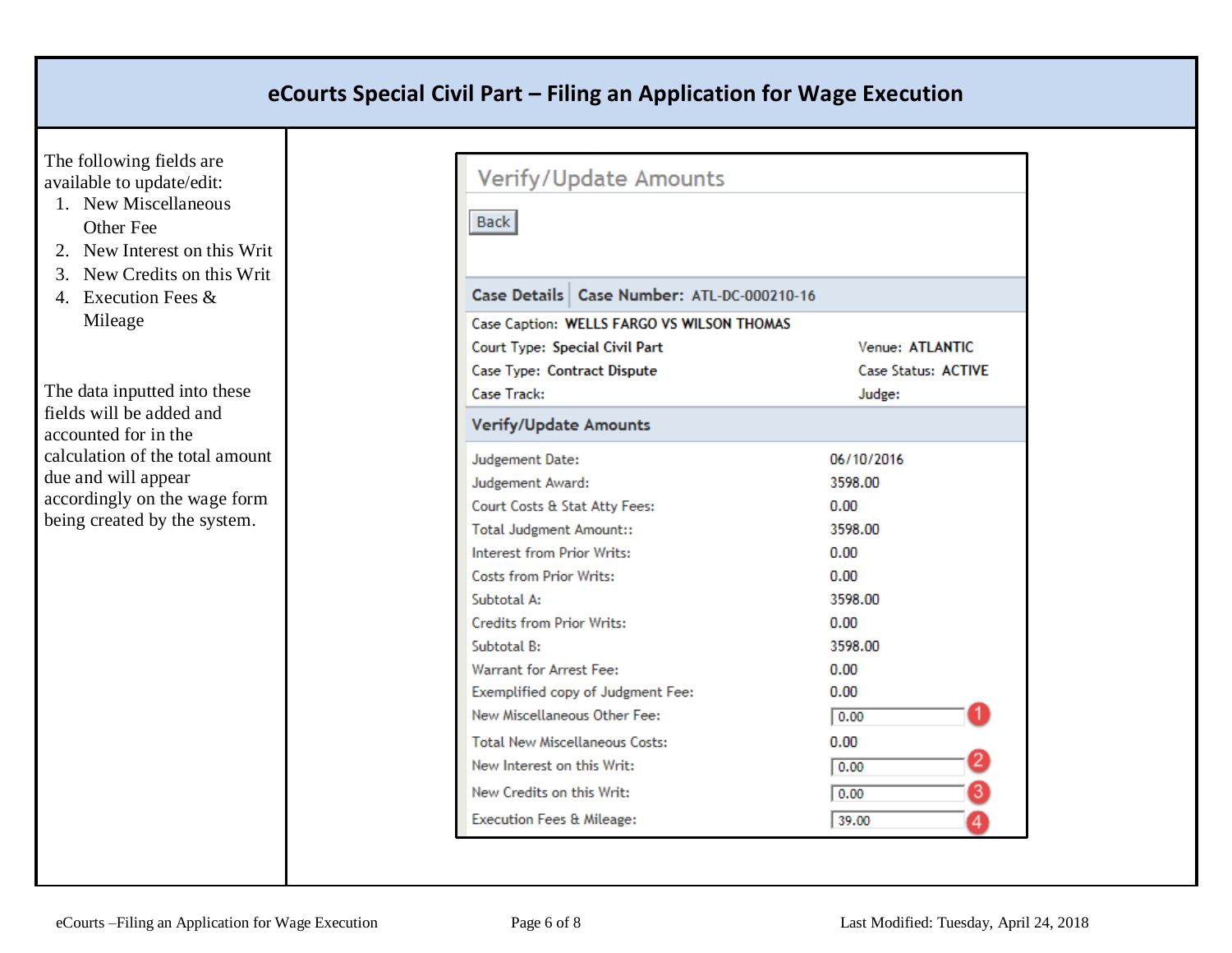After the Verify/Update Amounts screen, proceed to the Upload Documents scree Please attach all required documents for the filing as well as input any necessary Mileage Fees. A draft version of the wage is now available which is created by the syste Click the View Draft Wage Execution button.

Τ

| Case Details   Case Number: ATL-DC-000210-16                                                                                                              |                                |                                   | View Case Jacket                            |
|-----------------------------------------------------------------------------------------------------------------------------------------------------------|--------------------------------|-----------------------------------|---------------------------------------------|
| Case Caption: WELLS FARGO VS WILSON THOMAS                                                                                                                |                                |                                   |                                             |
| Court Type: Special Civil Part                                                                                                                            | Venue: ATLANTIC                |                                   | Case Initiation Date: 04/01/2016            |
| Case Type: Contract Dispute                                                                                                                               | Case Status: ACTIVE            |                                   | Demand Amount: \$3,598.00                   |
| Case Track:                                                                                                                                               | Judge:                         |                                   | Jury Demand: None                           |
| Movant(s)                                                                                                                                                 |                                |                                   |                                             |
| <b>WELLS FARGO Business</b>                                                                                                                               |                                |                                   |                                             |
| Adversary(s)                                                                                                                                              |                                |                                   |                                             |
| WILSON, THOMAS Individual                                                                                                                                 |                                |                                   |                                             |
| <b>Upload Required Documents</b>                                                                                                                          |                                |                                   |                                             |
| To upload documents please accept the following:                                                                                                          |                                |                                   |                                             |
| * I certify that I have redacted all confidential personal identifiers from all documents included in this electronic submission pursuant to Rule 1:38-7. |                                |                                   |                                             |
| <b>Document Name</b>                                                                                                                                      | <b>Document Description</b>    | <b>Access Restrictions</b>        | <b>File Name</b>                            |
| * Application For Wage Execution                                                                                                                          | Application For Wage Execution |                                   | $\overline{\lambda}$ [<br>Browse            |
| O                                                                                                                                                         |                                |                                   |                                             |
|                                                                                                                                                           |                                |                                   |                                             |
| <b>Fee</b>                                                                                                                                                |                                |                                   |                                             |
| □ I certify that I am exempt from the fee charge associated with this filing.                                                                             |                                |                                   |                                             |
| <b>Filing Fee:</b><br>\$35.00                                                                                                                             |                                | *Select Payment Method:           | Collateral Account V                        |
| 50.00<br>Mileage Fee:                                                                                                                                     |                                | *Enter Account Number:            | 103200 $\sim$                               |
| Total:<br>\$35.00                                                                                                                                         |                                | Attorney Client Reference Number: |                                             |
|                                                                                                                                                           |                                |                                   |                                             |
|                                                                                                                                                           |                                |                                   | View Draft Wage Execution<br>Back<br>Submit |
|                                                                                                                                                           |                                |                                   |                                             |
|                                                                                                                                                           |                                |                                   |                                             |
|                                                                                                                                                           |                                |                                   |                                             |
|                                                                                                                                                           |                                |                                   |                                             |
|                                                                                                                                                           |                                |                                   |                                             |
|                                                                                                                                                           |                                |                                   |                                             |
|                                                                                                                                                           |                                |                                   |                                             |